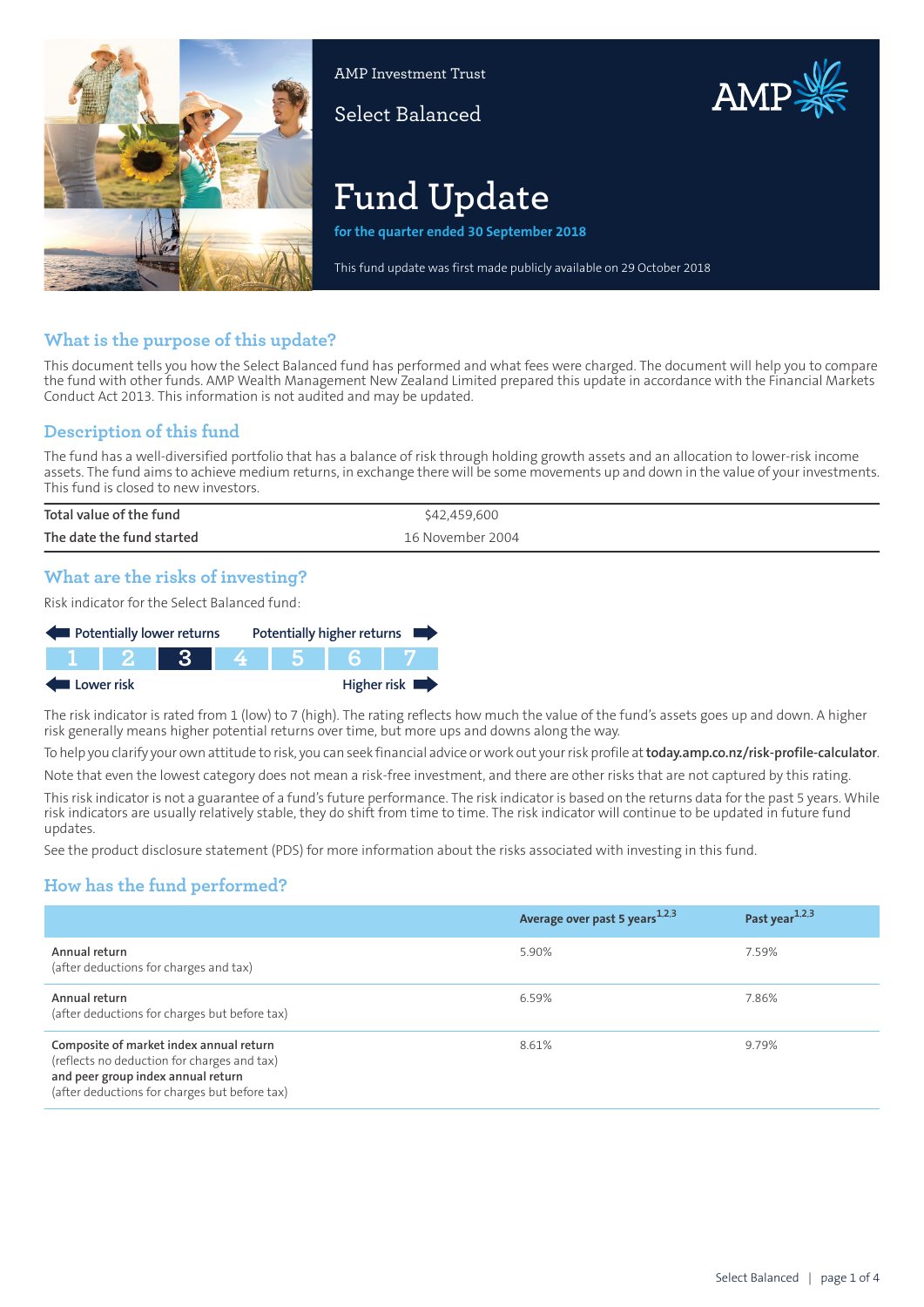## **Annual return graph[1](#page-3-0),[2](#page-3-1)**



This shows the return after fund charges and tax for each of the last 10 years ending 31 March. The last bar shows the average annual return for the last 10 years, up to 30 September 2018.

**Important:** This does not tell you how the fund will perform in the future.

Returns in this update are after tax at the highest prescribed investor rate (PIR) of tax for an individual New Zealand resident. Your tax may be lower.

## **What fees are investors charged?**

Investors in the Select Balanced fund are charged fund charges. In the year to 31 March 2018 these were:

|                                                          | % of net asset value                                                     |
|----------------------------------------------------------|--------------------------------------------------------------------------|
| Total fund charges <sup>4</sup>                          | 2.07%                                                                    |
| Which are made up of -                                   |                                                                          |
| Total management and administration charges              | 2.07%                                                                    |
| Including -                                              |                                                                          |
| Manager's basic fee                                      | 1.62%                                                                    |
| Other management and administration charges <sup>5</sup> | 0.45%                                                                    |
| Total performance-based fees                             | $0.00\%$                                                                 |
| <b>Other charges</b>                                     | Dollar amount per investor or description<br>of how charge is calculated |
|                                                          |                                                                          |

NIL

Investors may also be charged individual action fees for specific actions or decisions (for example, for withdrawing from or switching funds). See the 'fees and other charges' document on the entry relating to the offer of interests in the AMP Investment Trust maintained on the offer register (**[disclose-register.companiesoffice.govt.nz](https://disclose-register.companiesoffice.govt.nz/)**) for more information about those fees.

Small differences in fees and charges can have a big impact on your investment over the long term.

## **Example of how this applies to an investor**

Craig had \$10,000 in the fund at the start of the year and did not make any further contributions. At the end of the year, Craig received a return after fund charges were deducted of \$759.00 (that is 7.59% of his initial \$10,000). Craig also paid \$0.00 in other charges. This gives Craig a total return after tax of \$759.00 for the year.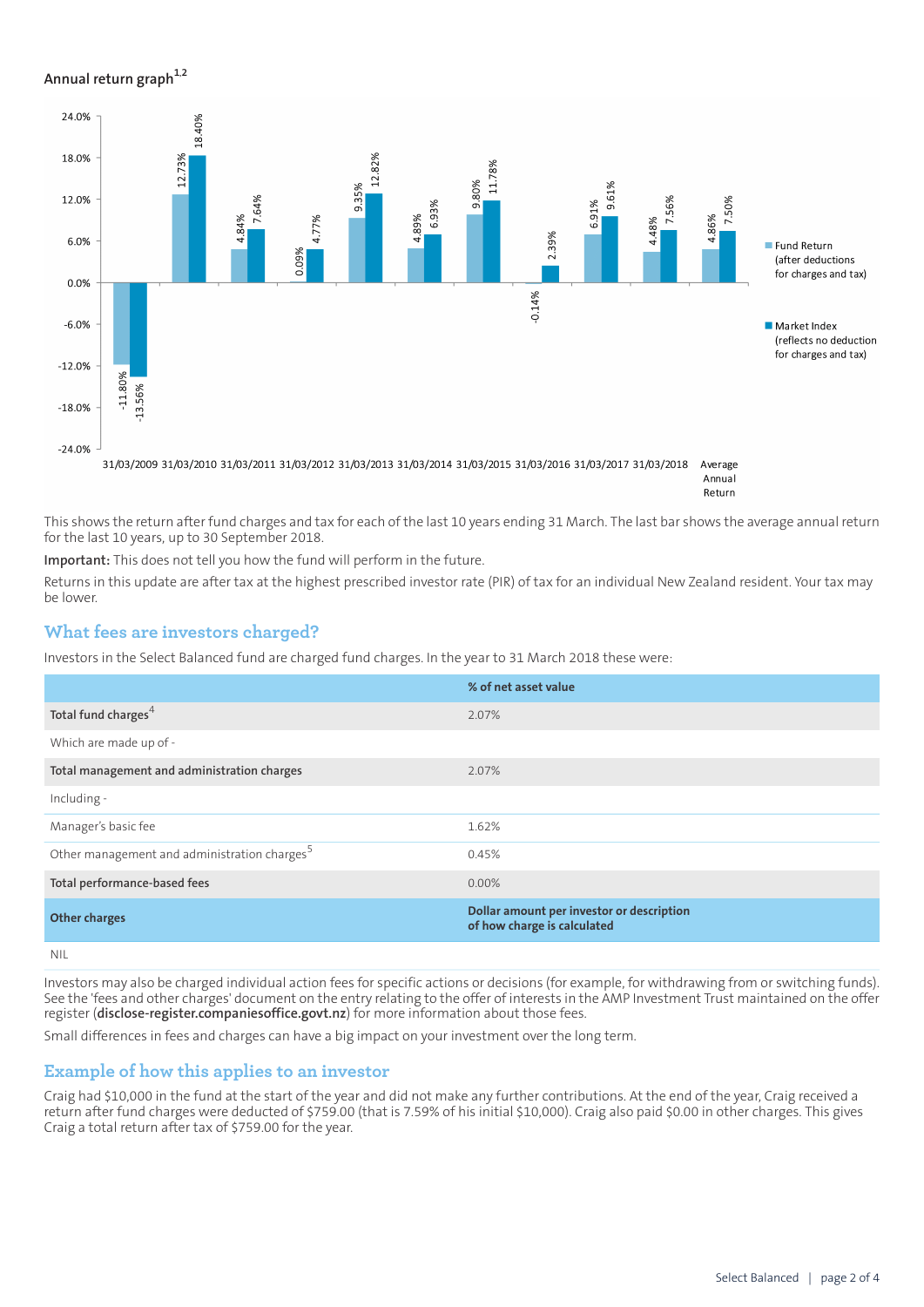# **What does the fund invest in?**

# **Actual investment mix<sup>6</sup>**

This shows the types of assets that the fund invests in.



## **Target investment mix**

This shows the mix of assets that the fund generally intends to invest in.

| <b>Asset Type</b>            | <b>Allocation</b> |
|------------------------------|-------------------|
| Cash and cash equivalents    | 10.00%            |
| New Zealand fixed interest   | 15.00%            |
| International fixed interest | 18.00%            |
| Australasian equities        | 16.00%            |
| International equities       | 35.00%            |
| Listed property              | 4.00%             |
| Unlisted property            | 0.00%             |
| Commodities                  | 1.00%             |
| Other*                       | 1.00%             |

\*Other consists of alternative strategies (1.00%)

## **Top 10 investments<sup>6</sup>**

|    | <b>Name</b>                                             | Percentage<br>of fund<br>net assets | <b>Asset Type</b>          | Country     | <b>Credit rating</b><br>(if applicable) |
|----|---------------------------------------------------------|-------------------------------------|----------------------------|-------------|-----------------------------------------|
|    | Call Account (Westpac Banking Corporation Advance Acct) | 5.31%                               | Cash and cash equivalents  | New Zealand | AA                                      |
| 2  | Orbis Global Equity LE Fund                             | 3.08%                               | International equities     | Australia   | N/A                                     |
| 3  | Call Account (ANZ 32 Day Constant Maturity Date)        | 2.29%                               | Cash and cash equivalents  | New Zealand | AA                                      |
| 4  | New Zealand Government bond maturing 15 Apr 27          | 1.27%                               | New Zealand fixed interest | New Zealand | $AA+$                                   |
| 5  | Call Account (Rabobank Advance Account NZD)             | 1.19%                               | Cash and cash equivalents  | New Zealand | $\overline{A}$                          |
| 6  | a2 Milk Co Ltd                                          | 0.96%                               | Australasian equities      | New Zealand | N/A                                     |
| 7  | ASB Bank Ltd note maturing 12 Nov 18                    | 0.82%                               | New Zealand fixed interest | New Zealand | $AA-$                                   |
| 8  | Fisher & Paykel Healthcare Corp                         | 0.81%                               | Australasian equities      | New Zealand | N/A                                     |
| 9  | New Zealand Government bond maturing 14 Apr 33          | 0.81%                               | New Zealand fixed interest | New Zealand | $AA+$                                   |
| 10 | New Zealand Government bond maturing 15 May 21          | 0.81%                               | New Zealand fixed interest | New Zealand | $AA+$                                   |
|    |                                                         |                                     |                            |             |                                         |

The top 10 investments make up 17.35% of the fund.